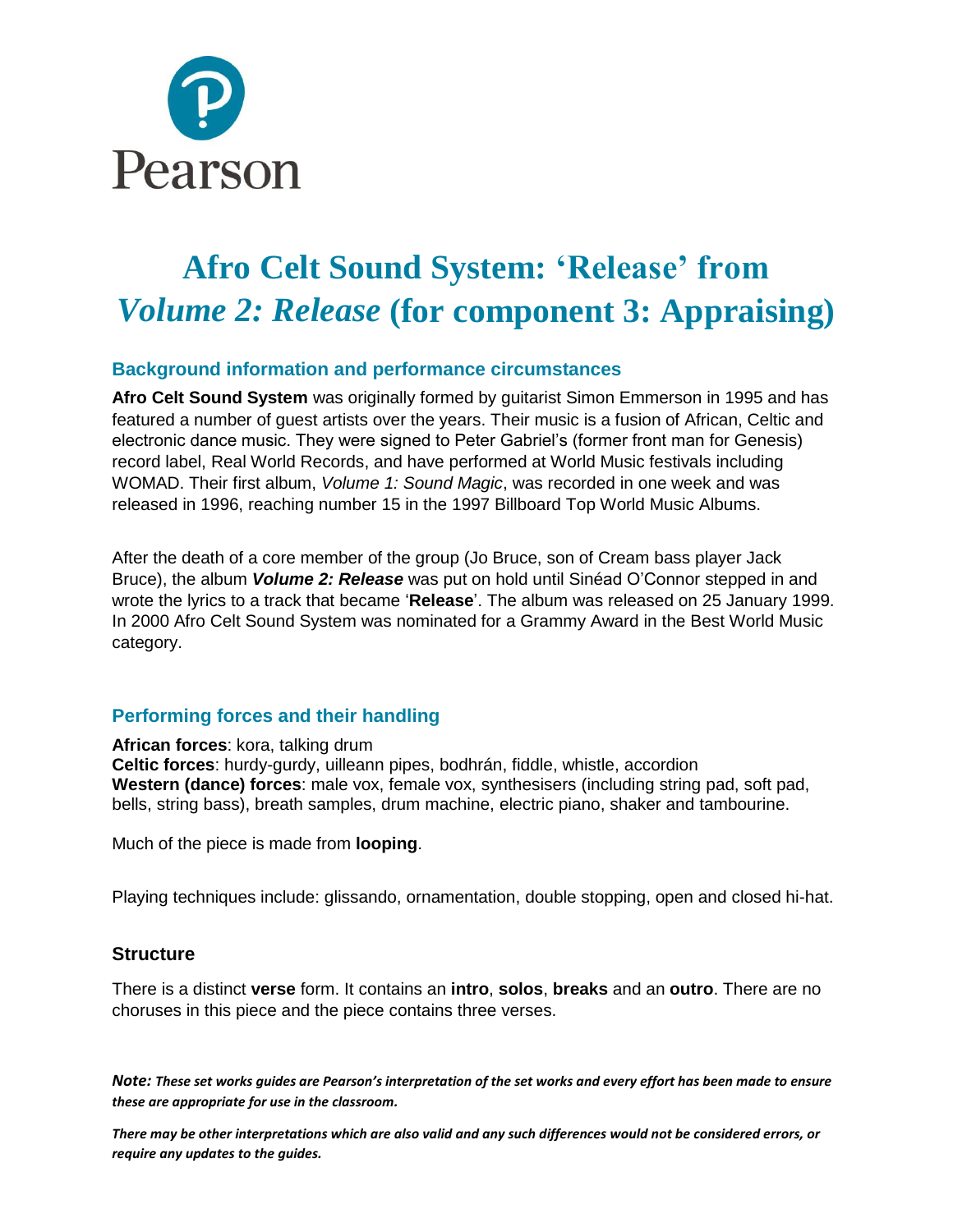| $0.0 - 1.38$  | Intro   | The intro starts with a drone. It uses two different synth<br>tones, hard-panned L and R. Both synths are being filtered<br>with low pass filters (these are used to sweep through all<br>the frequencies in a tone and modulate the sound by<br>removing, and then adding, higher harmonic content while<br>always keeping the lower part or fundamental. The filtering is<br>often timed so that when the L is adding treble, the R is<br>removing it and vice versa.                                                                                                                                           |
|---------------|---------|-------------------------------------------------------------------------------------------------------------------------------------------------------------------------------------------------------------------------------------------------------------------------------------------------------------------------------------------------------------------------------------------------------------------------------------------------------------------------------------------------------------------------------------------------------------------------------------------------------------------|
|               |         | It is in free time. A steady C drone (without 'modulation')<br>fades in gradually from about 19". Layering of parts increase<br>the texture as talking drum, synth strings drone, vocal<br>samples (spoken) are added. Bodhrán (1), shaker (2) and<br>drum machine (3) help to establish the steady tempo (50").<br>Female vocalisation (Fig. 1) (1'19") enters using heavy reverb<br>and panned centrally, with synth (4) and drum loops (5 and<br>6).                                                                                                                                                           |
| $1.38 - 2.55$ | Verse 1 | Main female vocal (Fig. 2) comes in singing verse 1. The<br>accompaniment is simple chords giving a homophonic<br>texture.<br>The tambourine (7) takes over from the shaker, playing<br>steady semiquavers.<br>Kora (9) enters at the end of the verse along with low synth<br>strings that play an ascending chromatic line (10).<br>At the end we have a short bodhrán solo before the breath<br>sample (13), and the bass loop (12) enters playing a riff on<br>two notes (C and B[flat]), which gives a <b>modal</b> quality. A<br>short flute effect (showing obvious delay FX (echoes) acts as<br>a link to |
| $2.55 - 3.51$ | Verse 2 | Male vocals (Fig. 3) take over singing a variation of verse 1. A<br>more complicated drum pattern (14) appears with a fiddle<br>playing an accompaniment using double stopping, accents<br>and triplets (15).<br>Towards the end the low chromatic synth strings enter. A<br>short drum and bass link leads to the solos                                                                                                                                                                                                                                                                                          |

*Note: These set works guides are Pearson's interpretation of the set works and every effort has been made to ensure these are appropriate for use in the classroom.*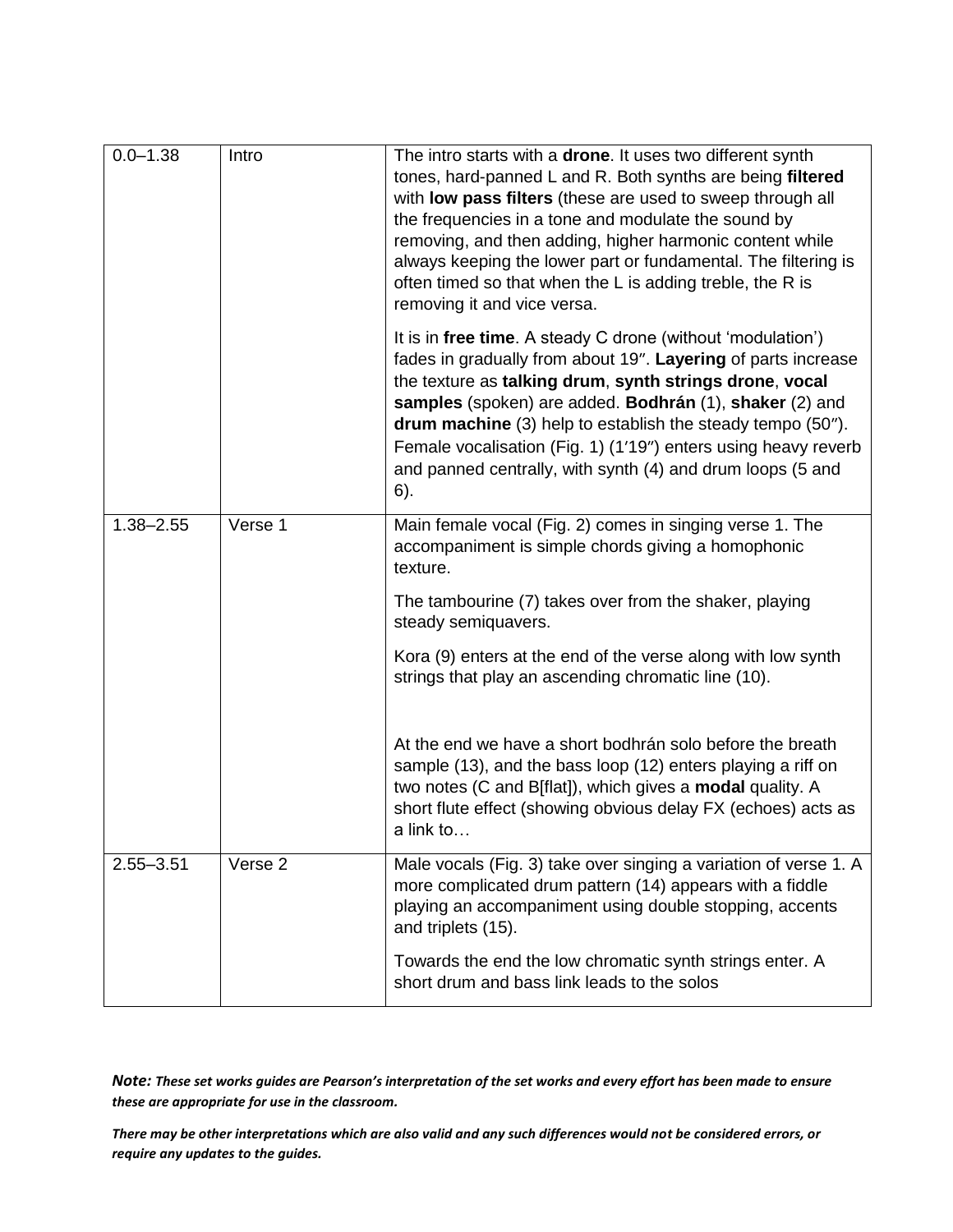| $3.51 - 4.55$ | Solos        | Uilleann pipe starts the solo section (Fig. 5), joined by the<br>whistle (an octave higher) playing mainly running<br>semiquavers with the occasional glissando (slide). The solos<br>are accompanied by the accordion loop (playing accented<br>chords)(17) and bodhrán (18)                                                         |
|---------------|--------------|---------------------------------------------------------------------------------------------------------------------------------------------------------------------------------------------------------------------------------------------------------------------------------------------------------------------------------------|
|               |              | The solo continues with the low whistle (Fig. 6) playing a<br>more complicated version of the pipe solo. It is more varied in<br>rhythm and an increase in rhythmic variety (including the use<br>of demisemiquavers). The low synth strings accompany the<br>low whistle along with the accordion. The bass loop has<br>dropped out. |
|               |              | Towards the end the male vocals (19) (short phrases) are<br>joined by the hurdy-gurdy (20) and bass (12).                                                                                                                                                                                                                             |
| $4.55 - 5.51$ | Verse 3      | The texture continues as the female verse takes over.                                                                                                                                                                                                                                                                                 |
|               |              | The hurdy-gurdy and uilleann pipe solo playing underneath<br>the main vocals – creating a polyphonic texture.                                                                                                                                                                                                                         |
|               |              | There is the addition of a new synth sample, which plays<br>static chords (one chord per bar).                                                                                                                                                                                                                                        |
|               |              | The male vocal takes over (5'35") accompanied by the fiddle<br>(23) with the chromatic low synth strings.                                                                                                                                                                                                                             |
|               |              | At the end the bodhrán enters playing its original entry<br>leading to                                                                                                                                                                                                                                                                |
| $5.51 - 6.59$ | <b>Build</b> | The bass re-enters with a more complicated drum part (24).                                                                                                                                                                                                                                                                            |
|               |              | Layered on top is an electric piano playing a syncopated two-<br>note melody (F and G) over a chordal/arpeggio semiquaver<br>accompaniment (25). Underneath there is a second electric<br>piano playing an oscillating pattern of two notes (E[flat] and F)<br>(26).                                                                  |
|               |              | The two electric piano loops drop out as a new hurdy-gurdy<br>loop enters (27). Female vocal samples interject as a new<br>uilleann pipe solo loop (28) creates a heterophonic texture<br>with the hurdy-gurdy. Again they are layered with the low<br>chromatic synth strings.                                                       |

*Note: These set works guides are Pearson's interpretation of the set works and every effort has been made to ensure these are appropriate for use in the classroom.*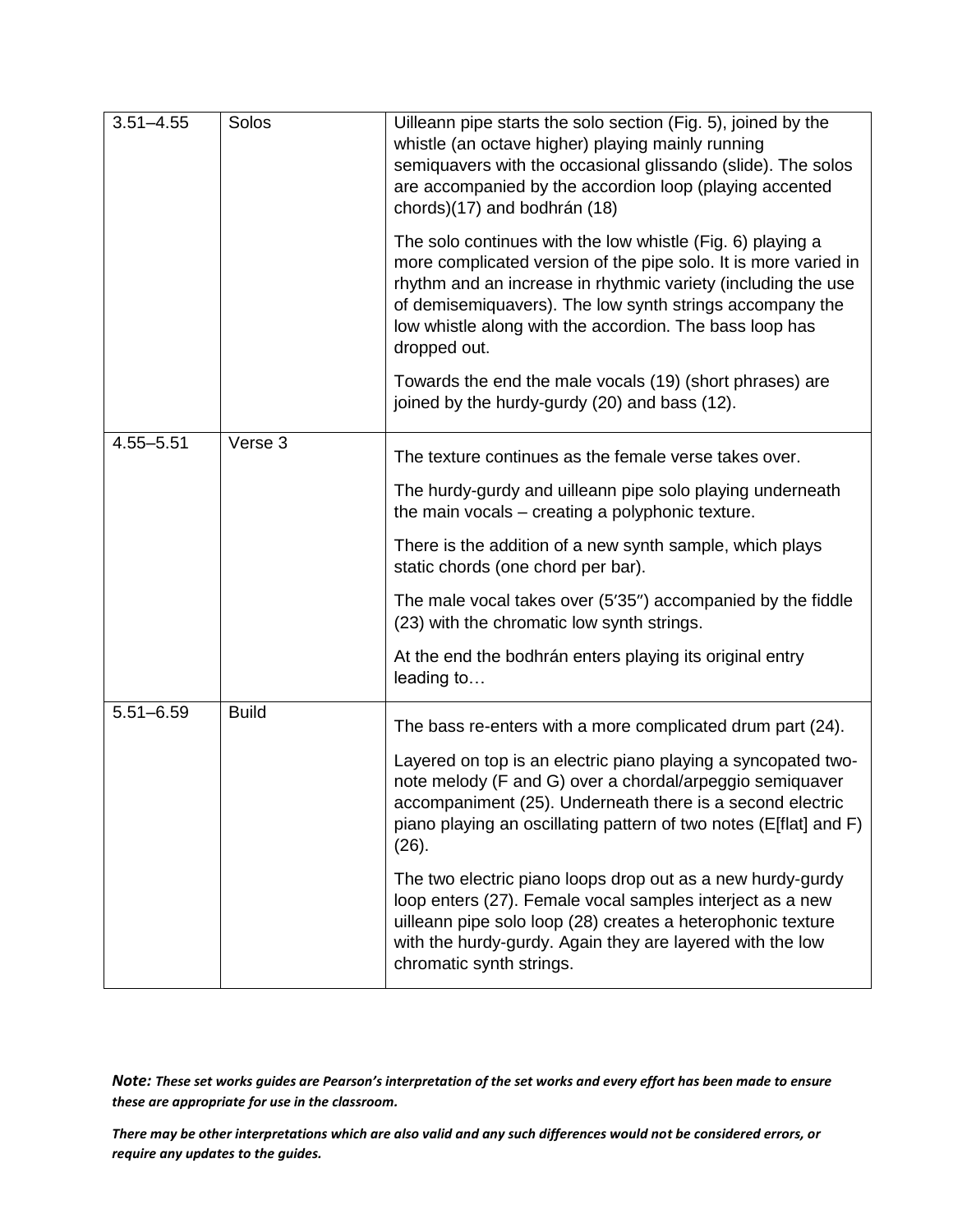| $6.59 - 7.28$ | Outro | Female voice sings 'Reach out and you'll touch me' (Fig. 2).<br>The bass loop drops out and the second fiddle loop re-enters. |
|---------------|-------|-------------------------------------------------------------------------------------------------------------------------------|
|               |       | At the end the two electric piano loops enter as all the other<br>loops drop out. The music fades out.                        |

# **Melody**

- Use of nonsense lyrics
- Main verse is syllabic
- Some spoken parts
- Short phrases
- Limited range for the female vocal  $(6<sup>th</sup>)$ . The male has a more extended range of a 13<sup>th</sup>
- Vocal samples
- Repetitive
- Sense of improvisation from opening female vocals
- Use of glissando (sliding)
- Use of ornamentation (acciaccatura)
- Use of reverb is very obvious for the whole track.

### **Texture**

- Constantly changing
- Use of layering
- Loops
- Main texture is homophonic
- Heterophonic texture (during outro)
- Polyphonic texture.

### **Harmony and tonality**

- Diatonic
- Key of C minor
- Modal
- Chord sequences are repetitive
- Hint of chromaticism
- Use of extended chords (7th, 9th)
- Slow harmonic pulse
- Use of drone.

# **Tempo, metre and rhythm**

*Note: These set works guides are Pearson's interpretation of the set works and every effort has been made to ensure these are appropriate for use in the classroom.*